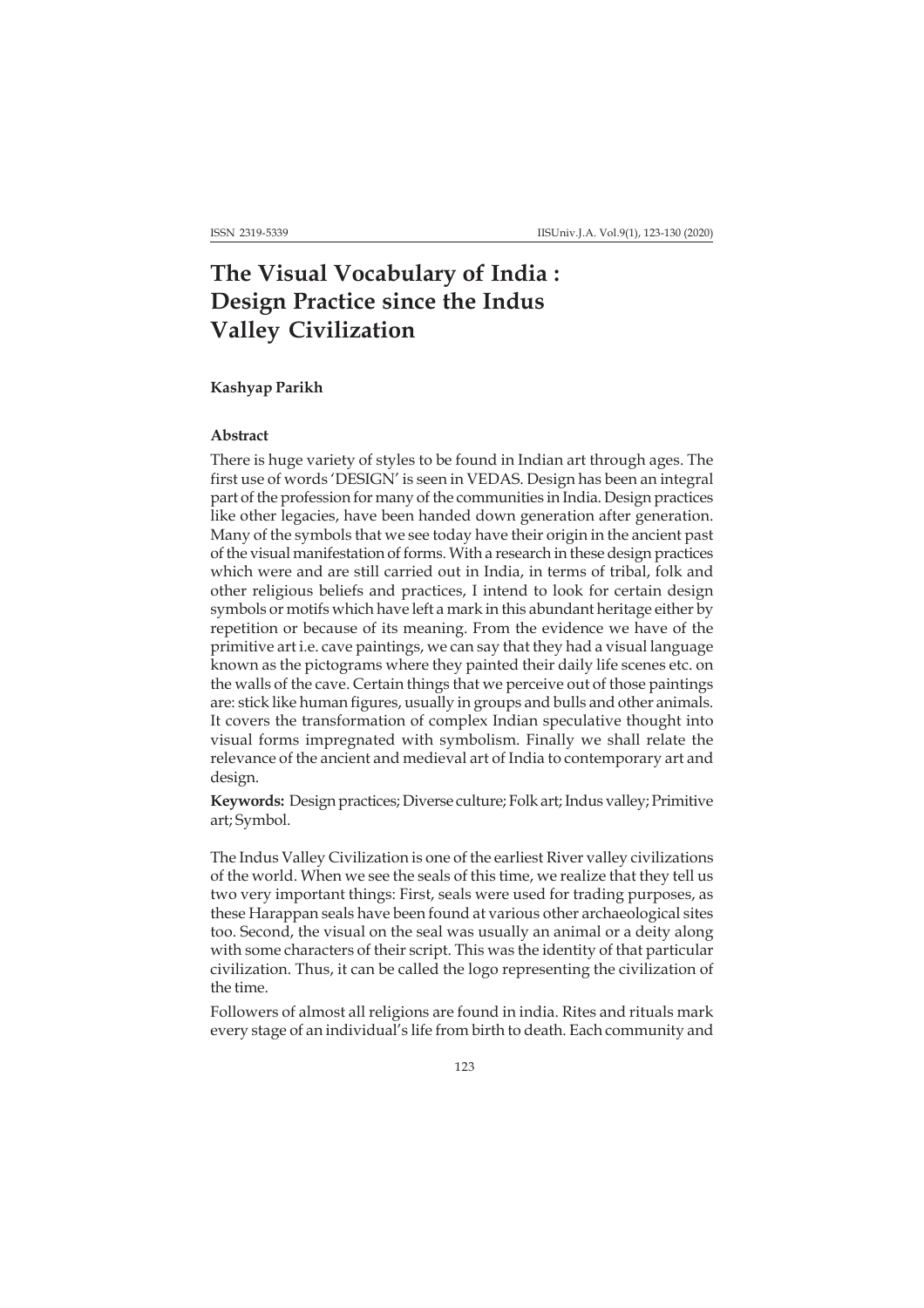region has its own visual vocabulary and iconography. They are deeply rooted and have become a part of the essential practice in the society. Through the ages, the Indian subcontinent has been the field of great experiments in different permutatory forms of art. An innovation in one region of the country has been assimilated by the art forms prevailing in another region and new forms have evolved.

The people of India were united on the basis of certain broad philosophies of the Karma, the mysteries of death and the destiny of the consciousness after its separation from the body, which suggests the abundance of myths and beliefs that prevail in the society.

With a study of these symbols as well as the attributes and requirements of a good glyph-alpha logo design made with a combination of a symbol and letters/words, I wish to observe how they merge together into one, showing that what may ever, an Indian designer is always connected to his/her roots.

#### **Native design traditions:**

Ancient and medieval folk art forms, like tribal art, appeal to us even today. This is because of the strong emotional content of traditional art forms with mysterious visual vocabulary and language. The magical appeal of our ancient art and revivalist attitude of present day artist and designer has strong visual connections. Ancient visual vocabulary has strong roots, that could be useful for present day visual communications. The graphic symbols and ritual Yantras, which are used in ceremonies related to birth, adulthood, marriage, religious and social rituals, impact deeply on our present day society. I am simply trying to understand and extract the essence of our ancient folk and tribal art, literary traditions, traditional craft, fabrics, ancient jewellery, dance forms, cuisine, religious beliefs, festivals, etc. For example, the great artist Picasso came out with revolutionary modern visual vocabulary by assimilating the influence of African and Oce(*a*)nic ? masks. He was interested not only in the powerful and magical abstract nature of tribal art, it served as an active inspiration for both his art and his attitude to life. He wanted to restore magical vocabulary by going back to roots.

To begin with, few questions that can be proved fundamental to find out answers for visual vocabulary:

- What do Om and Swastika represent?
- why are their graphic symbols appealing to designers and artists?
- Why were the patterns and colours that were used in Rangoli so fascinating?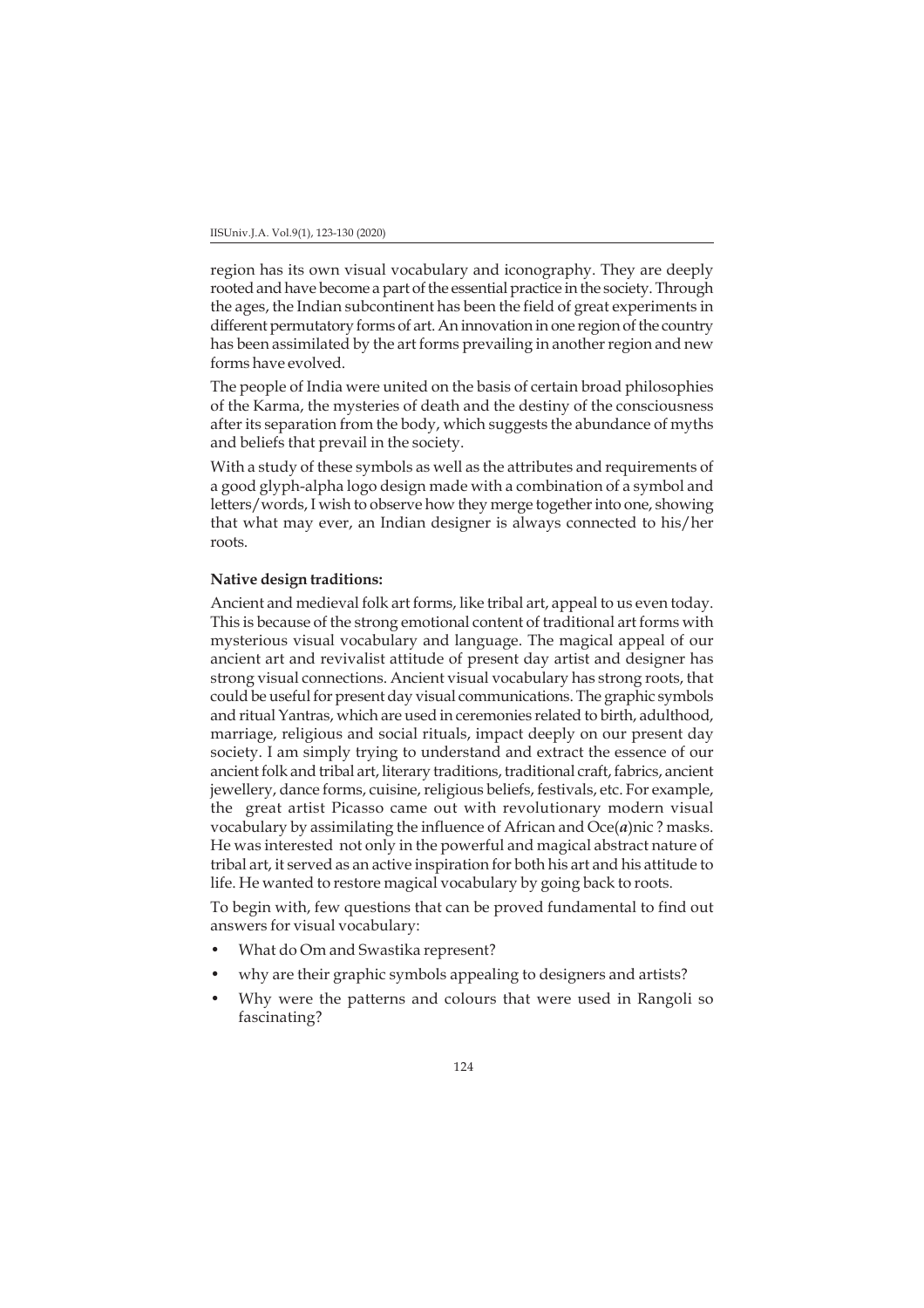- How is it that an inherent consistency marks these design even though they were practised in different geographical regions?
- What was the process through which reflective ideas were transformed into symbolic forms?

"From the known to the unknown"- is the concept underlying this study. Symbolism that is represented through various visual vocabulary would be helpful in our journey back to the source: the philosophy and inspiration underlying the Indian world of designs.

 Rangoli and Kolam: The sanskrit word for Rangoli is Rangavalli, literally meaning a creeper drawn with colours. Rangoli is also known as 'bhumichitra' which means drawing on the ground. Rangoli is the art of the rural womenfolk of India. The structure of a kolam and rangoli is matrix of 3x3, 4x4, 5x5, 7x7, 8x8, 9x9 and 10x10 and sometimes up to 108 x 108 dots, both rectangular and diamond shaped grids. The calculation in the process helped rural women to learn simple counting and multiplication in a natural way.

The range of art is very wide. It includes the figures of gods and goddesses belonging to classical as well as the folk traditions; aspects of nature such as the sun, the moon, the oceans, the river, the hill and trees; creatures such as cow, the monkey, the snake and the eagle, and other figurative designs, are all within its purview. A common rangoli motif is the footprint - symbolic of the advent of a compassionate deity. Another favorite is the lotus by means of 4, 5, 8, 9, 10, 16 or 32 petals. It is interesting to note the development of what may look like an abstract design converted to manifest design: first the footprints of goddess Lakshmi are drawn; next Lord Vishnu's footprints are imposed upon them in a harmonious juxtaposition, and then both are surrounded by a protective border, thus, assumes the appearance of an abstract design. Rangoli is used as protection against the negative influences or the evil eye, its positive function being to invoke the benedictions of the deity. In rangoli, the use of mandala and yantra as protective symbols in pure geometric forms such as squares, circles, triangles, hexagons and octagons enclosed from all sides like a fortress from ancient times. In this form, rangoli is also known as 'binduja' or born of a dot. The dot signifies the 'bija', the energy or creative power of a goddess.

The same motifs and symbols are also used in the embroidery of their daily wear. They are also evident in the designs on household and temple articles, toys, and local idols known as Gramadevtas and Devis- the presiding deities of the village.

Traditionally the theme and motifs of rangoli also helped them acquire some basic knowledge of the myths, but over time, the esoteric significance of the designs has been lost or forgotten.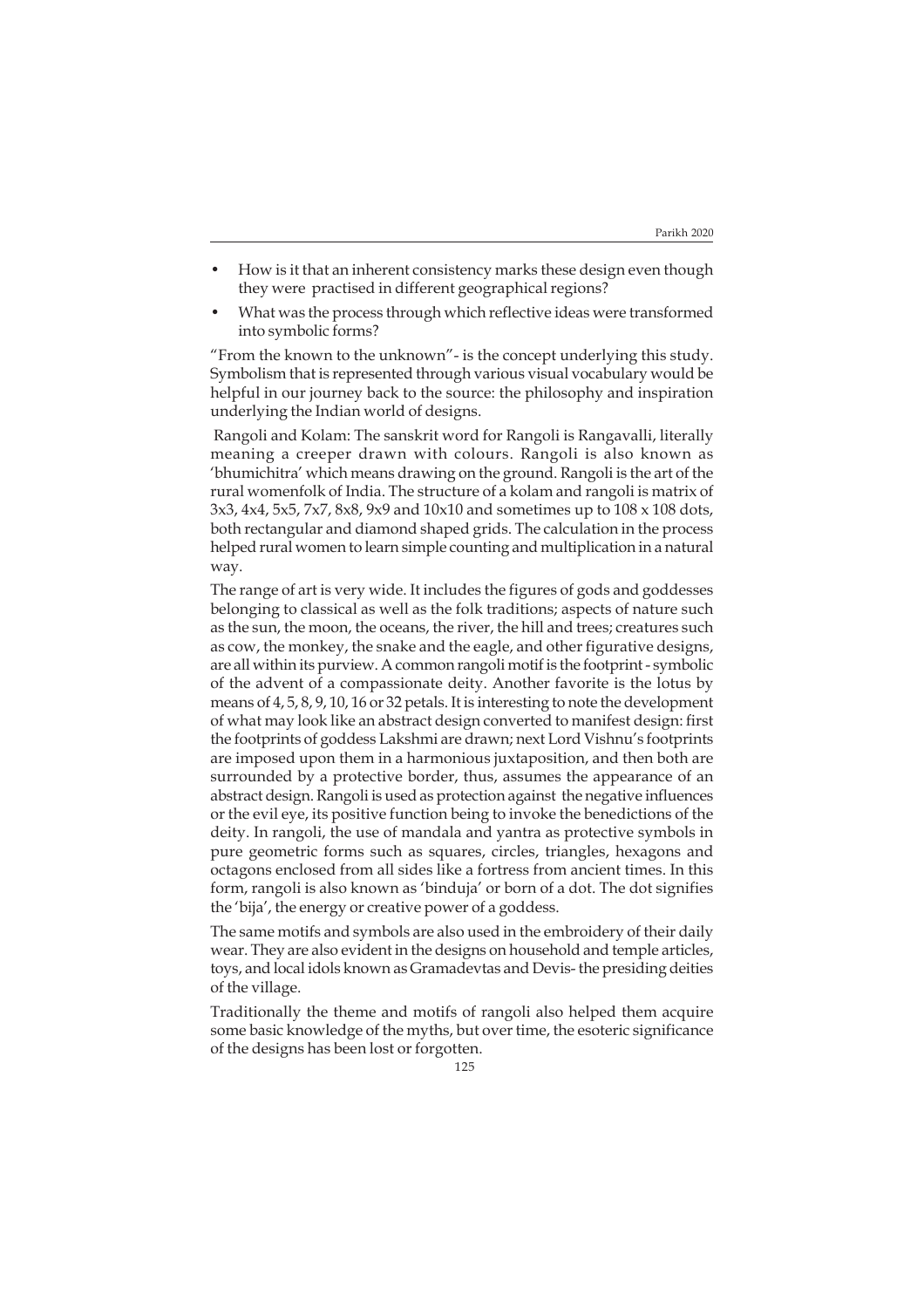While on the planes of philosophy, literature, art and architecture, these developments resulted in volumes of reflective works and monuments of great planning and aesthetics. At the non-professional level they found expression in a visual vocabulary remarkable for its child-like simplicity and expressiveness which was the rangoli.

Kolam - South Indian version of rangoli is known as Kolam. The Kolam thus assumes the appearance of an abstract form of art and design. The South Indian Kolam also includes the planets representing the days of week: sun, Moon, Mars, Mercury, Jupiter, Venus and Saturn. Appropriate symbolic designs are drawn to symbolize the Uttrayana and Dakshinayana, as well as the season's festive days, in both North and South India. Particularly every religious day has its specific projection in Rangoli or Alpona in Bengal, symbolizing legends and myths concerning the day, often elaborate illustrations cover the entire passage from the entrance up to the place of worship, the deity's altar.

Rangoli prevails as a folk art, used as pleasingly decorative design, popular form of art, it became charged with an esoteric significance during a certain period. whatever be the historical position, this art form is used as a protection against evil spirit. An example of its protective nature is the Lakshmana Rekha, a protective circular Mandala drawn with the point of an arrow around a hut. In rangoli, the Use of Mandalas and Yantras as protective symbol in pure geometric forms such as square, circles, triangles, hexagons and octagons that enclose from all sides like fort, existed from ancient times. The same motifs and symbols are also used in embroidery of their daily wear. they are also evident in the designs on household and temple articles, toys, and local idols.

## **Tantra and Yantra**

The Tantrik yantras represented through design were drawn for the achievement of specific goals; aspirations of the soul's liberation or realization of the transcendent Divine, or prayers for the fulfillment of a vow and gratefulness at its fulfillment. In many cases the simple geometric designs have been enriched by the imaginative genius of rural women, as is evident in the transformation of the footsteps of Lakshmi and Vishnu into a symbol of harmony at home. A basic trait of Tantric art is, its geometric forms seem to aspire towards absolute geometric purity. This purity is not an end in itself, but a symbol or revealed image of an aspect of cosmic structure itself, in the same way as the very special mantra (monosyllabic mystic sound formula) Om functions. In its sound production no part of the palate is touched or it can be sounded without the use of the tongue.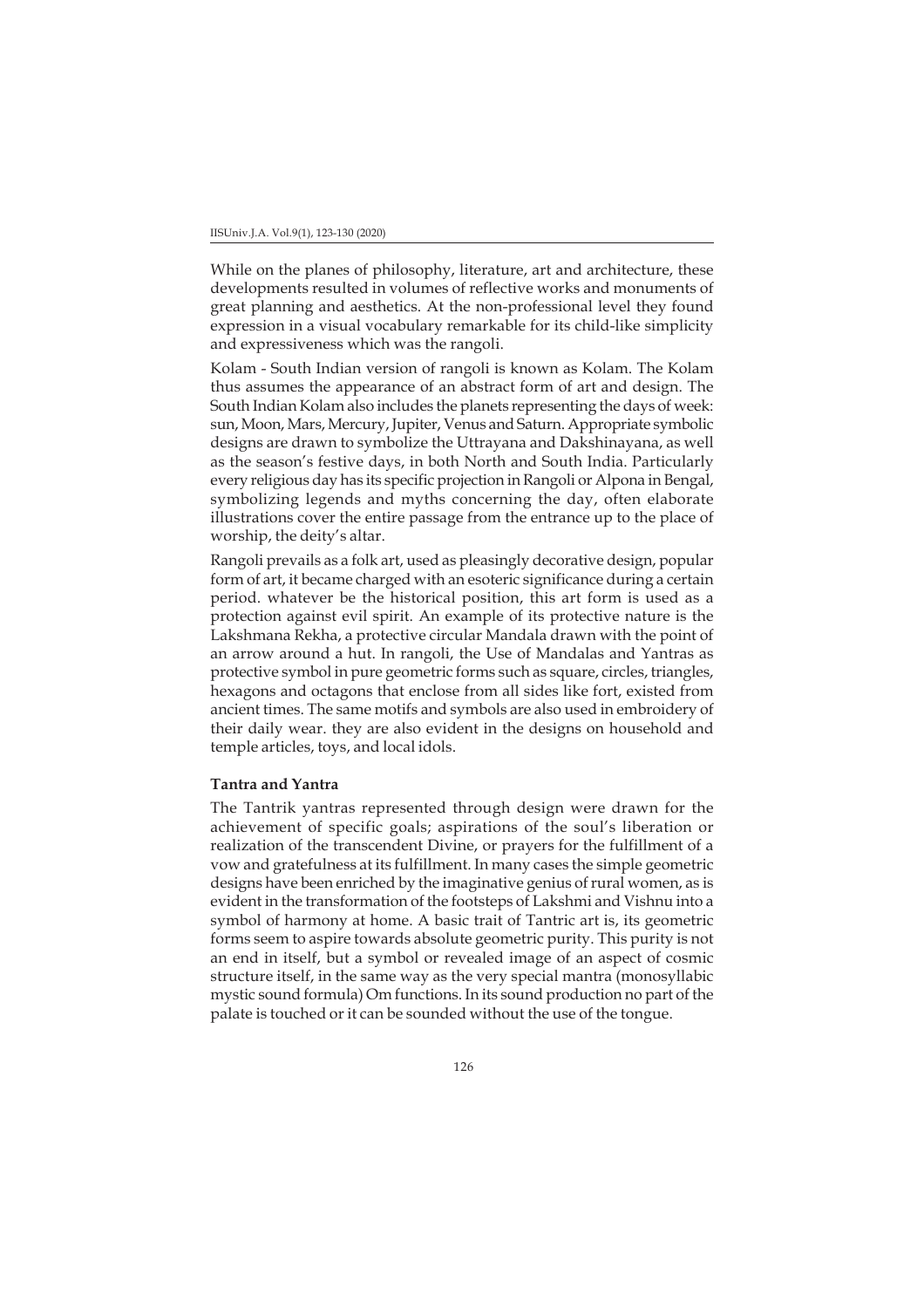Tantra is an action-oriented discipline with two vital components: Mantra and Yantra. Mantra are speech charged with power and Yantras are diagrams charged with power; the sole purpose of Tantra is to activate a special energy of consciousness, normally lying dormant, and evoke psychosomatic forces in our persons-the creative subtle centers in our bodies. By making these centers more active one can attain mastery over oneself, over Nature and realize Ananda (bliss). These centers are called Chakras. The Sanskrit word for painting, drawing or design is Chitra. the root word is Chitta, the mind. That which the mind, Chitta, has seen and not that your eyes have seen is Chitra, painting, design.

## **Religious Symbols**

- **OM (AUM):** Represents the cosmic sound, indestructible sound, primordial sound, the Absolute, and the immensity. Brahmanda (Cosmos) is made up of OM and it is the totality of all sounds. According to Tantra, the cosmos has evolved out of 50 Matrikka sounds. These Matrikas are the 50 letters of the Devnagari alphabet. Tantra has assigned colours to these letters of the Devanagari alphabet according to their sound vibrations. Hence the Devanagari script is called Varna, the colours. A basic trait of Tantric design is, its geometric forms seem to aspire towards absolute geometrical purity. this purity is not an end in itself, but a symbol or revealed image of an aspect of cosmic structure itself; in the same way the very special Mantra (monosyllabic mystic sound formula) Om functions. This symbolizes the Immensity, the Brahman. The crescent symbolizes air, while the circles stand for nada (sound). The semi circles below the circle denote the first wave of energy. The two semi circles below the first wave are successive waves of energy carrying sound to the wavy lines below indicating the primordial waters. Om, also a popular symbol used in contemporary body art and tattoos,
- **SWASTIKA:** Swastika means "auspicious" or is considered sign of auspiciousness. The right-hand path, also the male, and the left-hand path, the female are the extensions of the cross into the double swastika, indicating the Supreme Principle that can be reached by both paths. In a fully formed square enclosure of the yantra, the four gates opening out on all four sides are invitations towards the sacred center. To symbolize the link between the limited earthly space and the infinite heavens- a function that was performed by rising flames - the concept of Sthambha, the pillar was created. This symbolizes the offering of the venture to the powers above. The column is worshiped which marks the auspicious beginning. When the male and the female Swastikas come together they form four gates of knowledge, the four vedas in the Prithvi Mandala.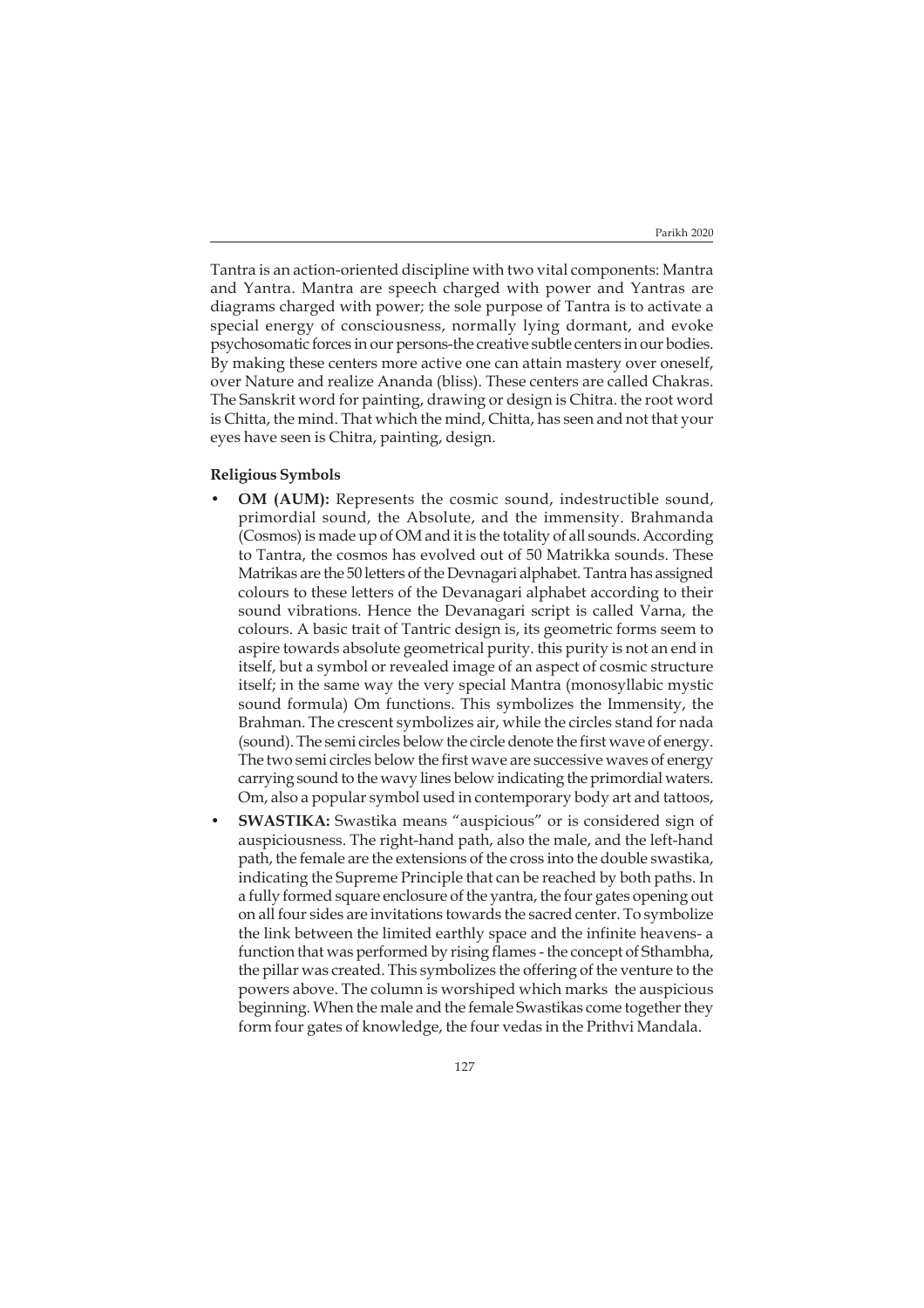- **LOTUS:** The lotus image, like alternative Indian symbol, includes a metaphysical, or subjective, similarly as associate degree objective significance. Unmoving deep within the mud of a lake or watercourse and pushing its means step by step upwards through the water till its lovely flower blossomed within the light-weight of heaven, the lotus was Nature's own image of the non-secular method by that a human mind won liberation in Nirvana. Mahanirvana Tantra provides the mysticism through the means of this lotus symbolism. Lotus may be a vital image of Indian cultural heritage as a result of it's terribly sacred to the Gods. God Brahma and Buddha are delineated as seated on a Lotus flower. Lord Vishnu and immortal Hindu deity each hold a Lotus flower. The roots of a lotus are within the mud, the stem grows up through the water, and also the heavily scented flower lies pristine on top of the water, this pattern of growth signifies the progress of the soul from the primordial mud of materialism, going through the waters of expertise or experience, and into the brilliant sunshine of enlightenment. The lotus while all its life lives immersed in water, its leaves remain untouched by the waters of desire or attachment – the one and only principle of detachment leading and opening the door to Supreme Consciousness – or, the Cosmic Consciousness. The eight petals of the lotus flower represent, clockwise, - earth, water, fire, air, ether (sky), mind, intellect and ego. While the first five basic elements are physical, and the last three, the mind, intellect and ego, are mental. These eight, collectively is the lower Nature of the worldly. The gathering of self knowledge and making use of this knowledge, one can attain to the spiritual, the Bindu as the central point, or goal of existence.
- **SURYA**: The sun is one of the foremost of all deities of the Vedas. It is the symbol of sunshine, of warmth, of life and spirituality. The sun has thousands of rays, however, according to the Indian Vedic science, it emits rays in multiples of four, i.e., 8, 12, 16, 32. For thousands of years, Hindus have understood the significance of Sun worship. The rays of the sun help cleanse the atmosphere to purity, cure diseases, particularly those associated with the eyes, head and heart (seeing, knowledge and emotions). Several royal dynasties attribute the Sun to the powers of virility of the Eagle and the Lion etc. Rama's family line is believed to have descended from the sun god Vivaswan, from Vivaswan to Manu, to Ikshvaku, It is from King Ikshvaku that Lord Rama's dynasty begins. The association of Rama's birthday to a pageant dedicated to the sun is symbolic of this legend. Indian art and design has perennially used sun as a powerful symbolic image in various art forms.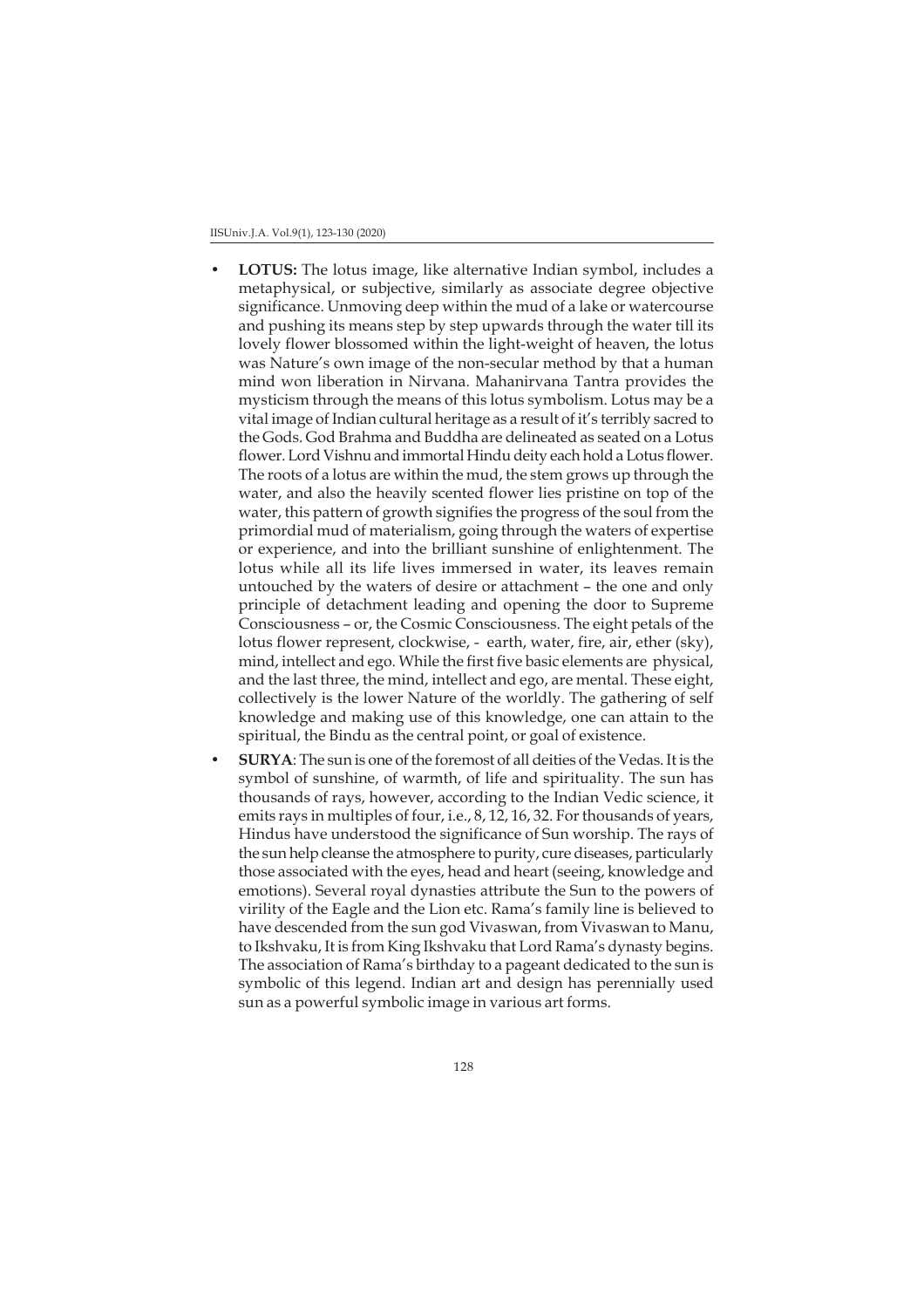- **SHANKHA**: The Shankha is associated with lord Vishnu. The Shankha or the Conch upon blowing, manifests the tremendous vibrating energy of the sound of AUM. Its sound waves are variously suggested as the rising and the setting sun, the lunar spiral or water. In Buddhism, it is the voice of Buddha telling about the cycle of birth and death. It is also symbol of goodness and temple power. Perhaps the best way to understand the symbolism of shankha is to compare it with experiments on sound waves. It will create visual image of space, gradually diminishing in range until it comes to rest.
- **TREE OF LIFE**: The concept of life and living as a multi-branched tree illustrates the idea that all life on earth is related and considered to be one. This symbolizes the link between heaven and earth. Imagine seeing a huge banyan tree on the banks of a river from the opposite side. The tree will appear an inverted image where the roots (that is, the origin) is clutched on to the earth, the branches spreading out to the skies and the leaves sitting on the heavens, tell of its story very succinctly. It also depicts protection and growth.
- **FOLK PAINTING**: Folk art has been an integral part of the Indian civilization. Folk painting did not emerge in chronological order but evolved in various regions of India based primarily upon rural cultures, mythological stories and rituals. The different types of Folk arts are 'Patachitra' of Bengal and Orissa, 'Talpatrachitra' of Orissa, Madhubani or Mithila of Bihar, Bundi of Rajasthan, Pahri of Himalayan region, Jain style of Gujarat, Warli of Maharastra, Tanjore of Tamilnadu and many more... the list is endless. These folk paintings have the visual vocabulary of villages, which are marked by the subjects of daily practicallives, mythical stories, village life, birds and animals and natural objects like sun, moon, stars, plants and trees.
- **ART AND SCULPTURE**: Huge variety of styles and vocabulary is found in Indian art through ages. Some artists like the stone sculptors who carve divine figures on temples, continue a tradition unchanged for thousands of years. Other artists' style changed with outside influencesfrom Persia and China, or later with the arrival of the Europeans. This added new range of images to the vocabulary.
- **FABRICS AND WEAVES**: Indian fabrics have been exported across the world since time immemorial. Many of the world's fashion designers use the shimmering colours, flowing shapes, and traditional motifs of Indian clothes in their designs. This could not have been possible had there not been a universal appeal that time has not blurred out.